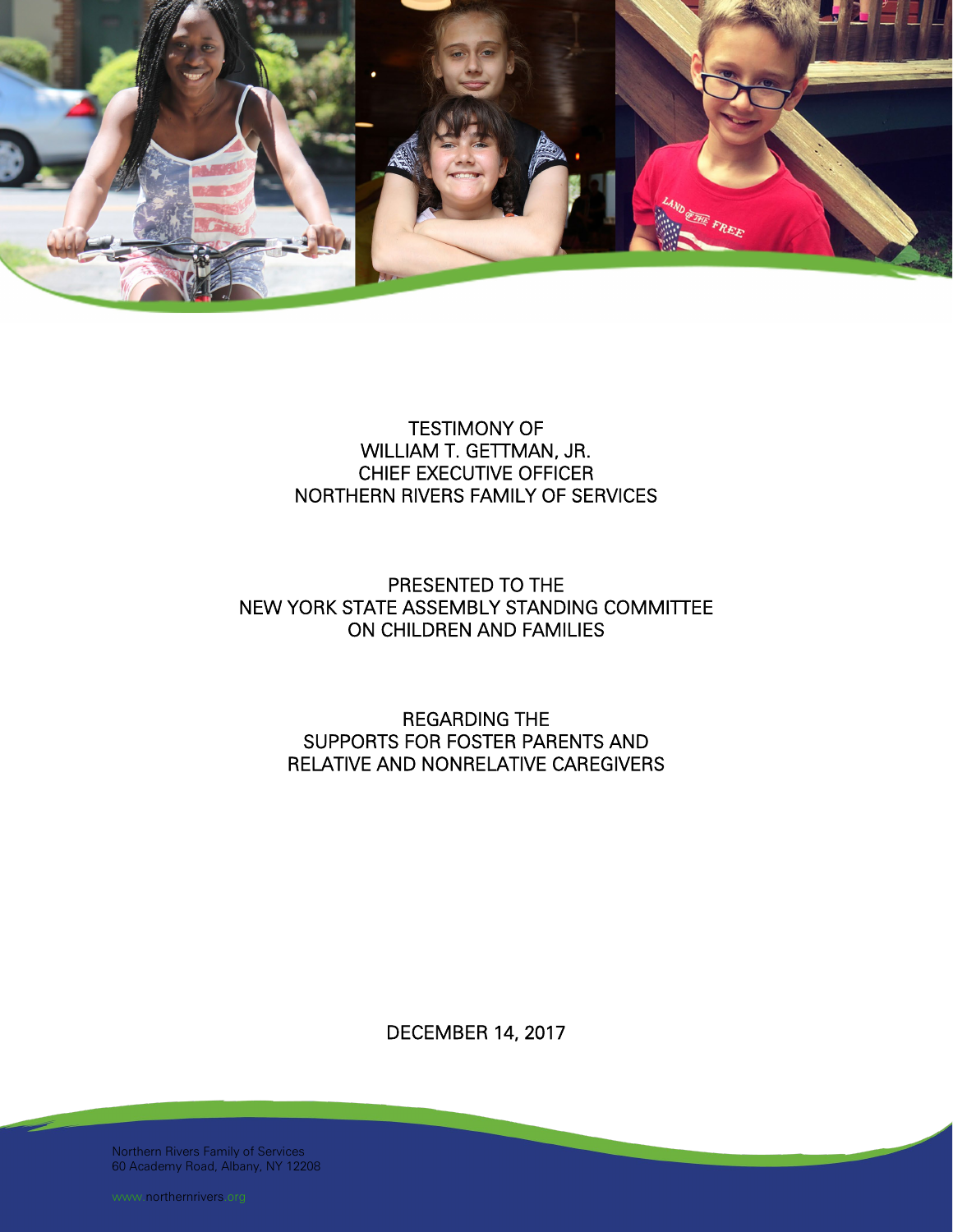# **SUMMARY OF RECOMMENDATIONS**

Following are specific recommendations in regard to potential changes toward the improved provision of supports to foster parents and relative and nonrelative caregivers.

# **Policy**

- **Policy Kin-First Placements** Fully implement and monitor State policies to ensure that children are to be placed with a relative when it is in the child's best interest. This effort should include expedited licensing and specialized kin training.
- **Policy and Support** Foster parents to have "standing" in court:
	- o **Foster parents** should meaningfully be included in all service planning and in in permanency hearings in Family Court;
	- o **Access to health care —** Problems here could be solved by making it routine for foster parents to be present during permanency hearings in Family Court and judges routinely asking the foster parent if there is any medical, mental health or dental care that the child needs and is not getting; and
	- o **Parents as partners in decision-making —** Making even some of the items in this section a routine part of our system could go a long way to recruiting, engaging and retaining the foster parents we need.
- **Policy Respite Care** Offer and fund so that respite care be available 2 days per month.

# **Funding**

- **Funding KinGAP reform** remove the financing from the foster care block grant and make it akin to adoption subsidies as a way to incentive us of relative placements
- **Recruitment Kin and foster parent recruitment** Prioritize funding and maximize technical assistance to utilize child centered recruitment as soon as a case is opened by CPS

# **Support**

- **Policy and Support** Promote flexible scheduling of trainings.
- **Policy and Support** Provide viable ways to promote transportation of children to visitations.
- **Policy and Support** Encourage and promote support for 24/7 crisis response.
- **Policy and Support Licensing Standards** policies should require expedited licensing for kin as well as supported by limited fiscal support for one-time compliance purchases (e.g., fire extinguishers, safety locks, radon detectors, etc.).
- **Policy and Support Liability Insurance** develop and implement policy to limit the liability of foster parents if youth is liable for something.

**Foster parents and extended families remain the major therapeutic intervention of the foster care system. We must provide support to ensure that stable placements with a warm, nurturing, empathic, and trained relative and/or caregiver is available.**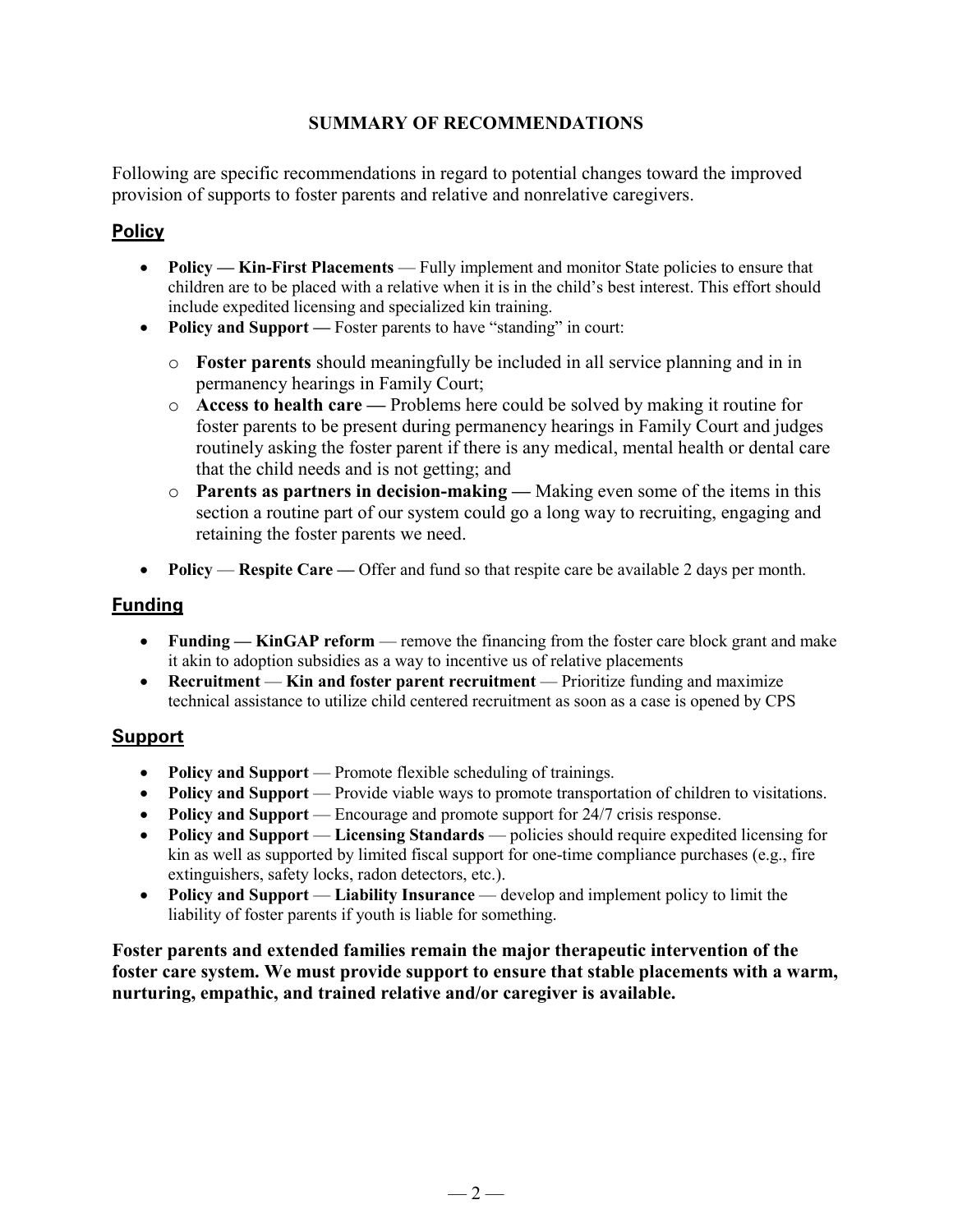Hello. My name is William Gettman and I am the CEO of Northern Rivers Family of Services located in Capital District.

### **About Northern Rivers Family of Services**

Northern Rivers Family of Services was established in 2012 through affiliation with longstanding family services agencies **Parsons Child & Family Center** and **Northeast Parent & Child Society**. Together, the 1,400-strong workforce of Northern Rivers and affiliates serve more than 16,000 children and families in 35 counties each year, with \$85 million invested through more than 60 social services programs. Northern Rivers builds a strong, successful, and healthy future for our children, families, and communities through quality services, collaboration, and innovative leadership. Our program areas include:

- Residential and community-based child welfare programing including foster care, preventive service, postadoption services, and evidence-based home visiting programs;
- Educational services for 400 students including early learn Pre-K and Head Start as well as accredited 853 middle–high schools;
- Community-based mental health and crisis services programs for children and adults including mobile crisis, school-based services, and licensed clinic programs;
- Community-based waiver programs for children and adults including health home services.

I would like to thank Chairperson Jaffee and members of the Assembly Standing Committee on Children and Families for this opportunity to testify in regard to support for foster parents and relative and nonrelative care givers. **Foster parents and extended families remain the major therapeutic intervention of the foster care system. We must provide support to ensure that stable placements with a warm, nurturing, empathic, and trained relative and/or caregiver is available.** 

Northern Rivers Family of Services is grateful for many of the measures the Governor and the Legislature have taken over the past few years to stabilize the State's economy and help to build a better New York. **Despite these improvements, more needs to be accomplished to make New York State a great place to live, raise a family, and operate a business.**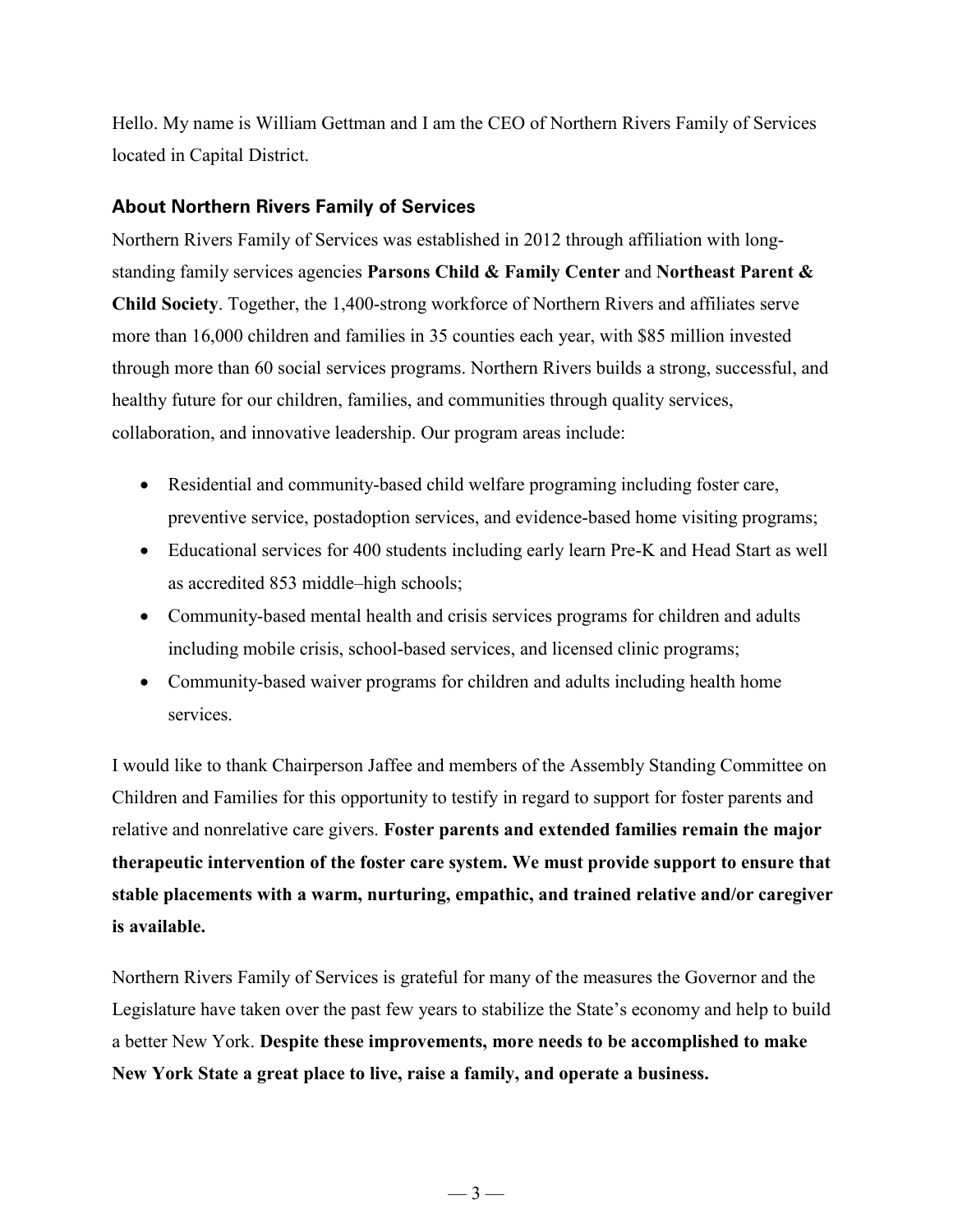We all understand the challenges we face today. Economic challenges are forcing critical conversations and new approaches to innovation at the state, local, and not-for-profit sector level. These conversations and innovative approaches can help us meet the complex needs of families and children and achieve improved outcomes.

#### **Why Invest in Families and Extended Families?**

The foster care system in the United States evolved over the last century as a means of providing care and protection to children and adolescents removed from their family of origin (predominantly for reasons of abuse and/or neglect and imminent safety concerns). The goal of the foster care system is to provide for the health, safety, and well-being of children and adolescents while fostering reunification or an alternative permanency arrangement (adoption, guardianship, placement with relatives, or independent living) when reunification is not possible.

Loving, nurturing parenting is the most powerful intervention for helping children thrive and succeed in school, relationships, and in life. For most children and youth in foster care, their foster parents are the most important adults in their daily lives. Yet, policy reforms have overlooked the role of quality foster parenting as a driver of better outcomes for children. **By improving supports and respecting parenting as the primary intervention for children in foster care, elected and appointed policy makers can ensure excellent parenting and promote better outcomes for children in care.** These changes can also help ensure that more children are cared for in families, rather than in group or institutional care.

#### **The Need for Family-Centered Care**

In 2015, 269,509 children were removed from their families—for neglect (61 percent), drug abuse by a parent (32 percent), and physical abuse (13 percent)—and placed in the U.S. foster care system. Key indicators of needs and opportunities include:

• The number of children entering foster care has increased in recent years. After declining from more than 300,000 children in 2005 and 2006, entries hovered around 255,000 children from 2009 to 2013, and then crept up to about 265,000 in 2014 and nearly 270,000 in 2015.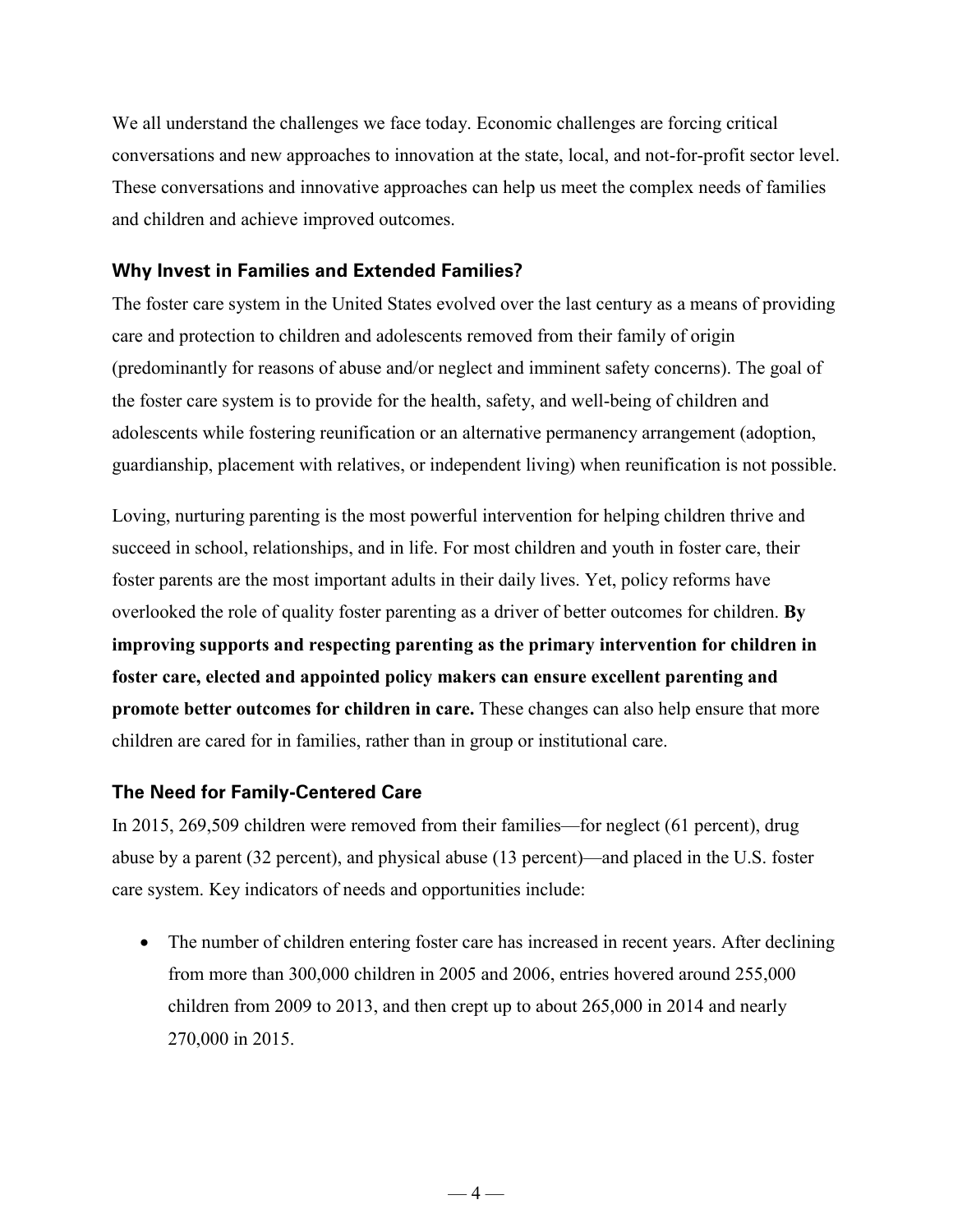- Children who experience foster care tend to exhibit more behavioral and emotional problems, physical and mental health challenges, and poorer educational outcomes than children who do not.
- Older youth who exit the foster care system because they "age out" (reach the maximum age for foster care in their state) are at particular risk for problems later in life, especially related to finding employment, accessing safe and stable housing, and involvement in the juvenile or adult justice systems.
- Foster youth who identify as LGBTQ (lesbian, gay, bisexual, transgender, or queer), who are overrepresented in the foster care system, may have elevated risks of contracting STDs, experiencing depression, and attempting suicide.

The significant unmet mental health, social and emotional, academic, and health needs of children and adolescents in foster care are rooted in their complex trauma histories and compounded by their poor access to appropriate community based services. Limited access to mental health and health care and unmet health needs precede placement and often endure in foster care.

Data from the last 30 years demonstrating the high prevalence of social, emotional, and health problems have led the American Academy of Pediatrics (AAP) to classify children in foster care as a population of children with special health care needs. Health is defined broadly in this population and includes medical, mental health, developmental, educational, oral, and psychosocial well-being.

Overall,

- 30 percent to 80 percent of children come into foster care with at least one medical problem, and one-third have a chronic medical condition.
- It is common for such problems to have gone undiagnosed and untreated before these children enter foster care.
- Up to 80 percent of children and adolescents enter with a significant mental health need, and almost 40 percent have significant oral health issues.
- Approximately 60 percent of children younger than 5 years have developmental health issues, and more than 40 percent of school-aged children have educational difficulties.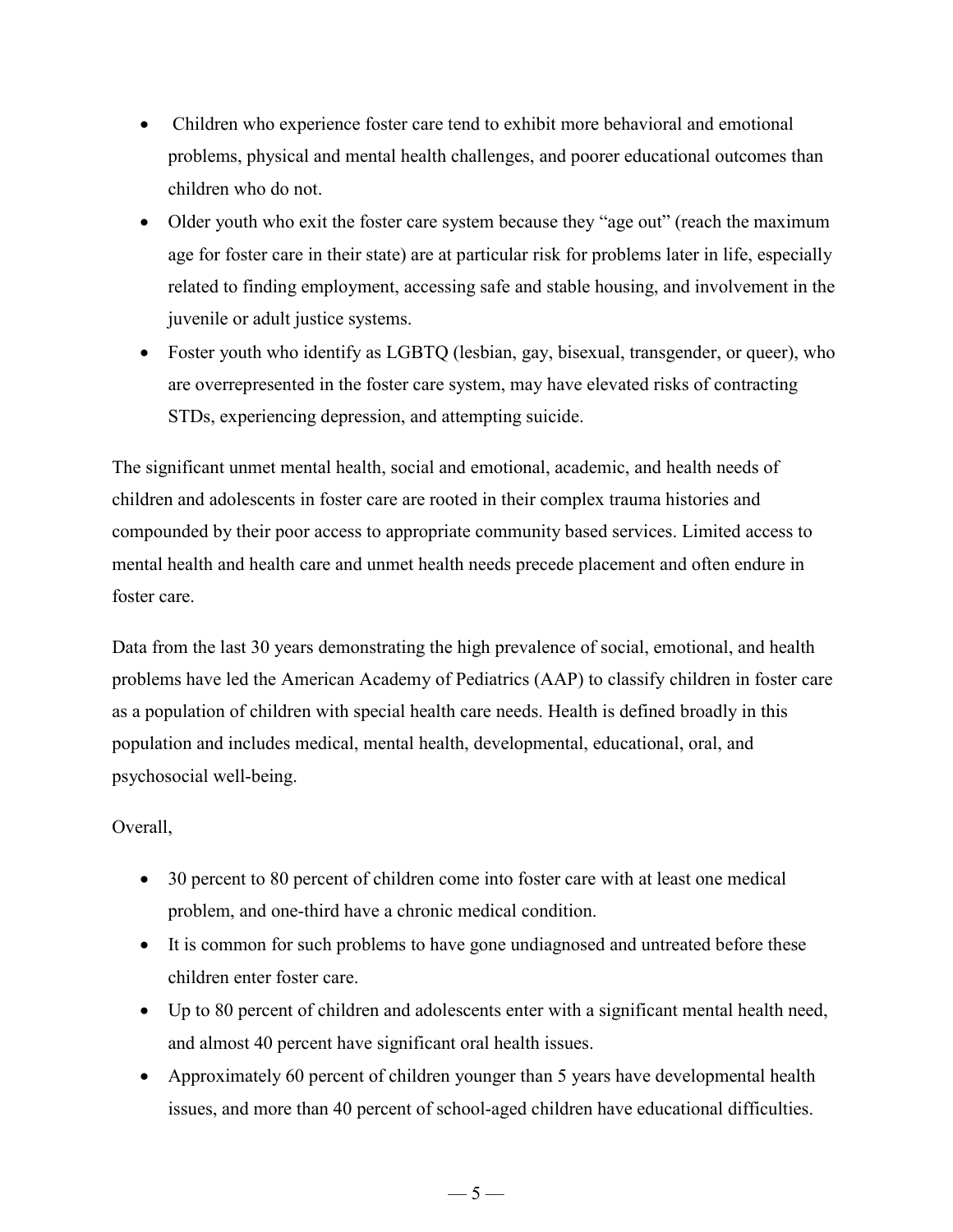- Children in foster care are more likely to change schools during the school year, be in special education, and have a history of grade retention.
- 6 percent of foster care alumni have at least some college education, but only 1 percent to 2 percent graduate with a 4-year degree.

**Foster parents and extended families remain the major therapeutic intervention of the foster care system. Stable placement with a warm, nurturing, empathic, attuned caregiver is critical.**

#### **We Need New Approaches to Family and Relative Centered Care**

Most jurisdictions are facing a shortage of foster parents available for children in care who cannot be placed with kin. Child welfare agencies can no longer rely on general recruitment (i.e., billboards and public service announcements) to create a steady supply of qualified foster parents. Successful foster parent recruitment requires a data-informed and targeted approach that relies on the best information available on the children in foster care, the status of the current pool of foster families, and the types of new foster families needed to meet the unique needs of children in care. Recruitment also requires a diverse set of messages and messengers on the realities and rewards of foster parenting.

Following are specific recommendations in regard to potential changes in the provision of supports to foster parents and relative non-relative caregivers.

#### **Foster and Kinship Parents Are Game Changers**

Following are specific recommendations in regard to potential changes toward the improved provision of supports to foster parents and relative and nonrelative caregivers.

#### **Policy**

• **Policy — Kin-First Placements** — Fully implement and monitor State policies to ensure that children are to be placed with a relative when it's in the child's best interest. This effort should include expedited licensing and specialized kin training.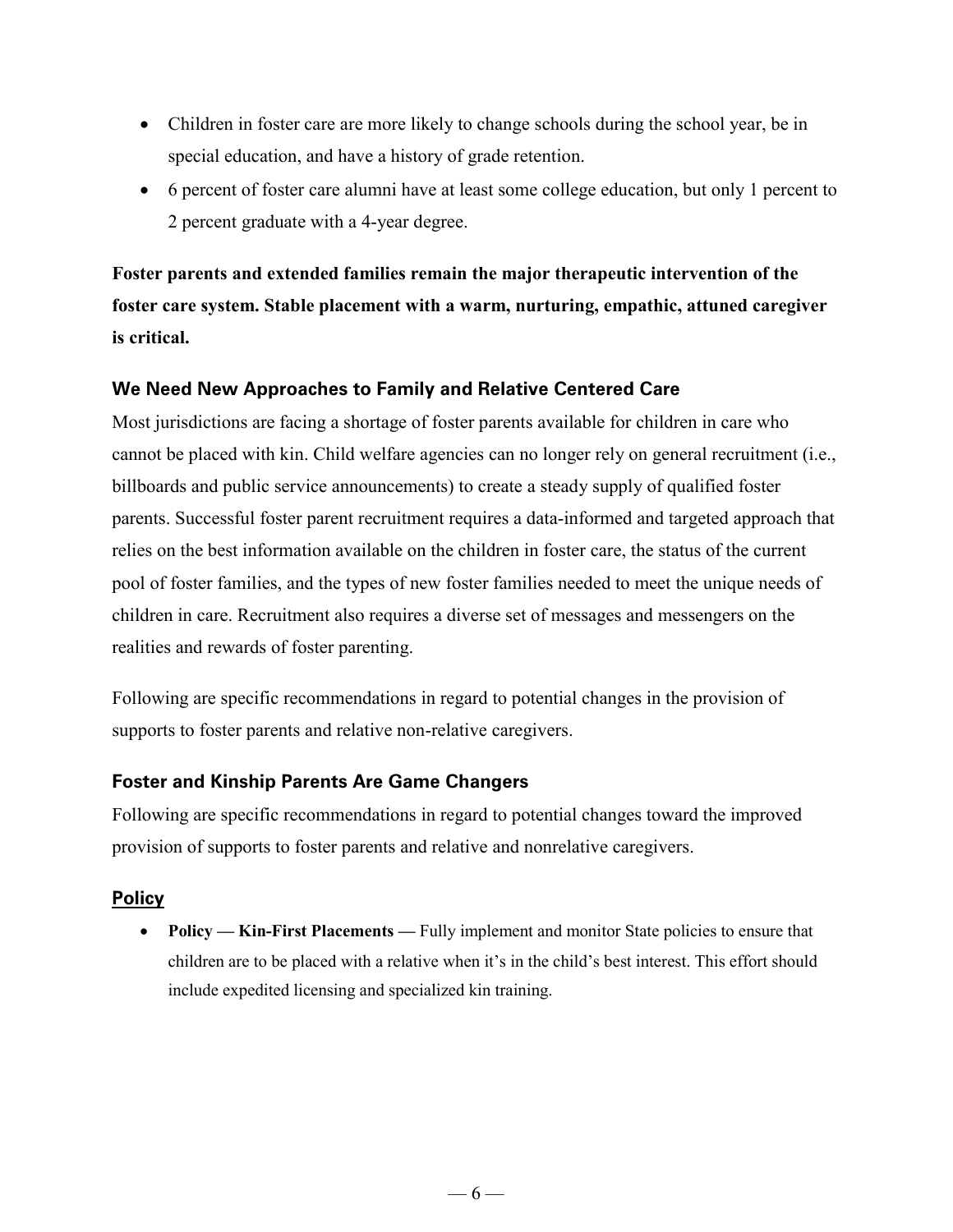- **Policy and Support** Foster parents to have "standing" in court.
	- o **Foster parents** should meaningfully be included in all service planning and in permanency hearings in Family Court.
	- o **Access to Health Care —** Problems here could be solved by making it routine for foster parents to be present during permanency hearings in Family Court and judges routinely asking the foster parent if there is any medical, mental health or dental care that the child needs and is not getting.
	- o **Parents as partners in decision-making —** Making even some of the items in this section a routine part of our system could go a long way to recruiting, engaging and retaining the foster parents we need.
- **Policy — Respite Care —** Offer and fund that respite care be available 2 days/month

### **Funding**

- **Funding KinGAP Reform remove the financing from the foster care block grant and** make it akin to adoption subsidies as a way to incentive us of relative placements.
- **Recruitment Kin and Foster Parent Recruitment Prioritize funding and maximize** technical assistance to utilize child-centered recruitment as soon as a case is opened by CPS.

# **Support**

- **Policy and Support** Promote flexible scheduling of trainings.
- **Policy and Support** Provide viable ways to promote transportation of kids to visitations.
- **Policy and Support** Encourage and promote support for 24/7 crisis response.
- **Policy and Support — Licensing Standards —** policies should require expedited licensing for kin as well as supported by limited fiscal support for one time compliance purchases (e.g., fire extinguishers, safety locks. radon detectors. etc.).
- **Policy and Support — Liability Insurance —** develop and implement policy to limit the liability of foster parents if youth is liable for something.

**While the availability of critical policy, support, and funding improvements can create a lifelong impact, we also need to deal with the workforce crisis in those agencies that serve and support foster families or our efforts will be less than successful.**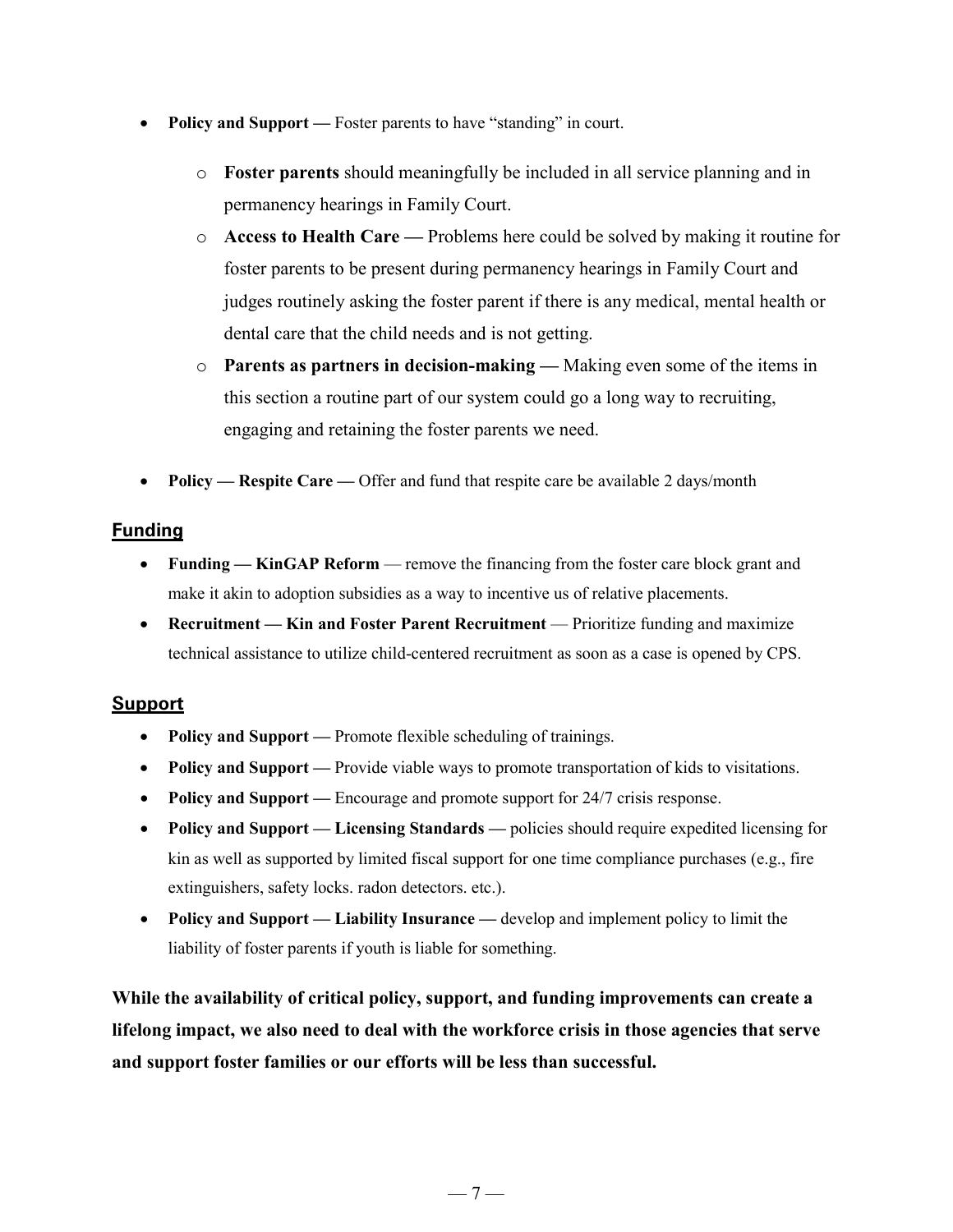New York's families have faced many challenges in the past seven years: the down economy, joblessness, homelessness, opiate/substance abuse, and violence in already plagued communities. When families are in crisis and children are at risk, New York's network of not-for-profit children and family services providers are on the job. **The men and women in the not-forprofit workforce are Human Services First Responders for at-risk and vulnerable families, children, and individuals.**

Throughout the state, not-for-profit human services and not-for-profit child welfare agencies respond to family crises around the clock, and our workers are not immune from the trauma that affects victims. They too are under stress. The expectations are unrelenting. We must support these front line workers who play critical first responder type roles when a family is in crisis.

New York's not-for-profit workforce is not only hard working but also an economic engine. Across New York State, 1 in 7 workers is employed by a not-for-profit organization. These workers contribute billions to the State's economic health; including the payment of income, sales, and property tax. Beyond the economic impact, the not-for-profit workforce, especially the direct care staff in child welfare, mental health, child care, aging, health, and developmental disability programs care for hundreds of thousand individuals with unique and special mental health, social, health, and physical needs. These consumers, ranging from young children in foster care and day-care settings, to teens and adults served in outpatient clinics, day programs, and specialized treatment settings often require 24-hour care, intensive supervision, and caring support.

**Today, thousands of job opening exist in the not-for-profit world. Not-for-profit executives report that starting about five years ago they have trouble filling jobs because of the low pay for challenging work, which has historically paid more than the minimum wage.** 

**More than ever, we must make the human services workforce a priority. We urge Governor Cuomo and the Legislature to provide workforce increases for the not-for-profit sector.** 

We will be serving our vulnerable children, adults, and families for years to come, and we must have a workforce ready for those changes by being fairly compensated, well-trained, and